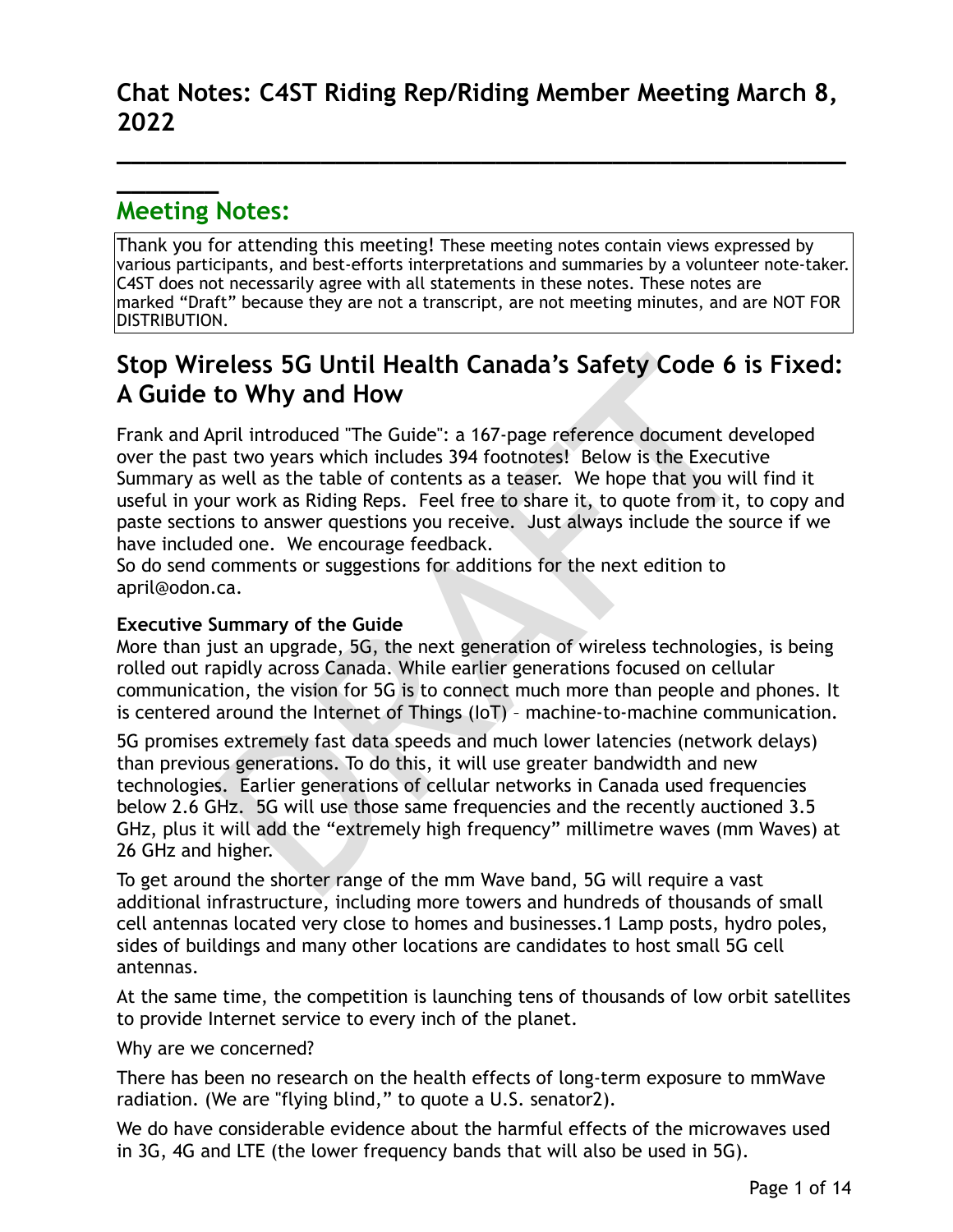Hundreds of scientists specialized in the field have been warning governments for years that this type of radiation is harmful to humans and the environment. Over the last 20 years, more than 40 appeals and resolutions calling for more protective standards from radiofrequency (RF) radiation have been endorsed by hundreds of EMF researchers and physicians. See Chapter 4 for a list of these appeals. We know from more than 200 scientists representing over 40 countries, who have published more than 2,000 studies in this field, that there is strong evidence of harm to humans and to the environment from exposure to the frequencies used in other generations of wireless technology (2G, 3G, 4G, LTE) that power our commonly used wireless devices such as cell phones, cordless phones and cell antennas.

This is what you will find in The Guide (Table of Contents):

### **1. EXECUTIVE SUMMARY**

- 1.1. SUMMARY
- 1.2. TOP TEN REASONS WHY 5G SHOULD BE PUT ON HOLD

## **2. AN OVERVIEW OF 5G**

- 2.1. WHAT IS 5G?
- 2.2. THE ELECTROMAGNETIC SPECTRUM
- 2.3. WHAT IS DIFFERENT ABOUT 5G?
- 2.4. WHY IS 5G SO CONCERNING ?
- 2.5. WHAT ARE THE BENEFITS ?
- 2.6. THE INTERNET OF THINGS (IOT)
- 2.7. WHEN WILL 5G BE ROLLED OUT IN CANADA?

## **3. WHY ARE WE CONCERNED?**

- 3.1. HEALTH EFFECTS (LONG -TERM )
- IVE SUMMARY<br>
MMARY<br>
TEN REASONS WHY 5G SHOULD BE PUT ON HOLD<br> **RVIEW OF 5G**<br>
AT IS 5G?<br>
ELECTROMAGNETIC SPECTRUM<br>
AT IS 5G SO CONCERNING?<br>
AT ARE THE BENEFIT ASOUT OUT IN CANADA?<br>
AT ARE THE BENEFITS?<br>
E WE CONCERNED?<br>
AT 3.2. HEALTH EFFECTS (MORE IMMEDIATE): ELECTROMAGNETIC HYPERSENSITIVITY – THE CANARIES IN THE COAL MINE
- 3.3. IMPACTS ON WILDLIFE, INCLUDING BIRDS AND POLLINATORS, AND PLANTS
- 3.4. A MAJOR CONTRIBUTOR TO CLIMATE CHANGE AND POLLUTION
- 3.5. RISKS TO PERSONAL AND BUSINESS PRIVACY
- 3.6. GRAVE SECURITY RISKS
- 3.7. CONTRAVENTION OF HUMAN RIGHTS
- 3.8. DECREASED ABILITY TO FORECAST THE WEATHER AND MONITOR THE CLIMATE, AND A THREAT TO ASTRONOMICAL OBSERVATION
- 3.9. MAJOR RISK TO AVIATION SAFETY
- 3.10. INCREASED ECONOMIC BURDEN

## **4. SCIENTISTS AND DOCTORS HAVE BEEN WARNING GOVERNMENTS FOR YEARS**

- 4.1. THE INTERNATIONAL EMF SCIENTIST APPEAL TO THE UN (ONGOING )
- 4.2. SCIENTISTS' 5G APPEAL TO THE EUROPEAN UNION (ONGOING )
- 4.3. CONSENSUS STATEMENT OF UK AND INTERNATIONAL MEDICAL AND SCIENTIFIC EXPERTS AND PRACTITIONERS ON HEALTH EFFECTS OF NON-IONISING RADIATION (NIR) (ONGOING )
- 4.4. INTERNATIONAL APPEAL TO STOP 5G ON EARTH AND IN SPACE (ONGOING )
- 4.5. UNITED STATES OF AMERICA NATIONAL 5G RESOLUTION
- 4.6. APPEALS BETWEEN 1998 AND 2014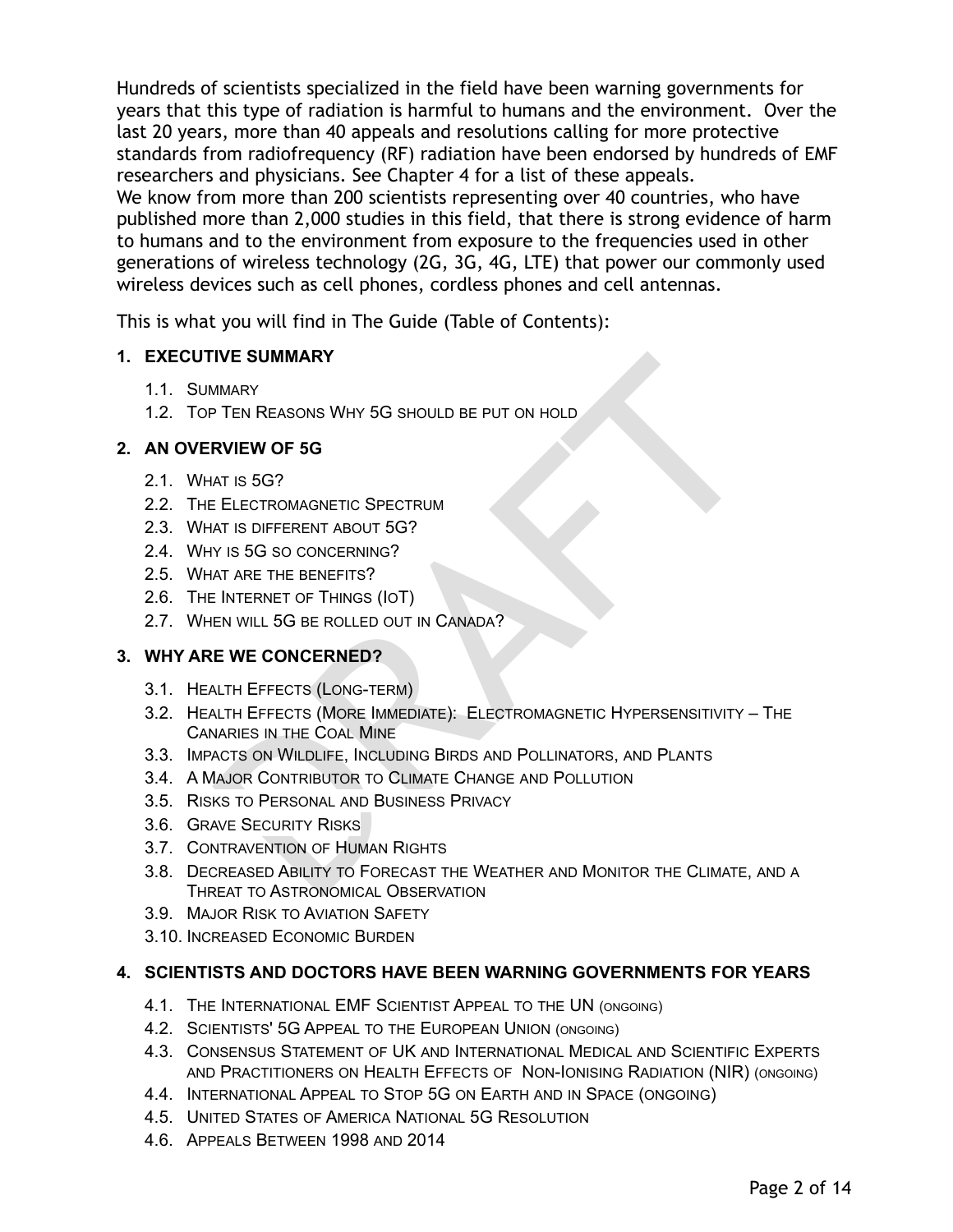#### **5. WHO REGULATES WIRELESS DEVICES, CELL ANTENNAS, AND THE USE OF THE SPECTRUM IN CANADA?**

- 5.1. THE SPECTRUM AUCTIONS IS THE GOVERNMENT IN A CONFLICT OF INTEREST?
- 5.2. ANTENNA SITING AND PUBLIC CONSULTATION IS THIS CANADIAN DEMOCRACY?
- 5.3. ANTENNAS MUST COMPLY WITH ENVIRONMENTAL LEGISLATION. . . BUT THERE ARE NO GUIDELINES TO PROTECT OUR NATURAL ENVIRONMENT FROM RF RADIATION

RAFTER RES

- 5.4. FOR HEALTH CONCERNS, ISED DEFERS TO HEALTH CANADA ' S SAFETY CODE 6
- 5.5. DOES ANYONE MONITOR THE RF RADIATION EMITTED BY THE INSTALLATIONS ?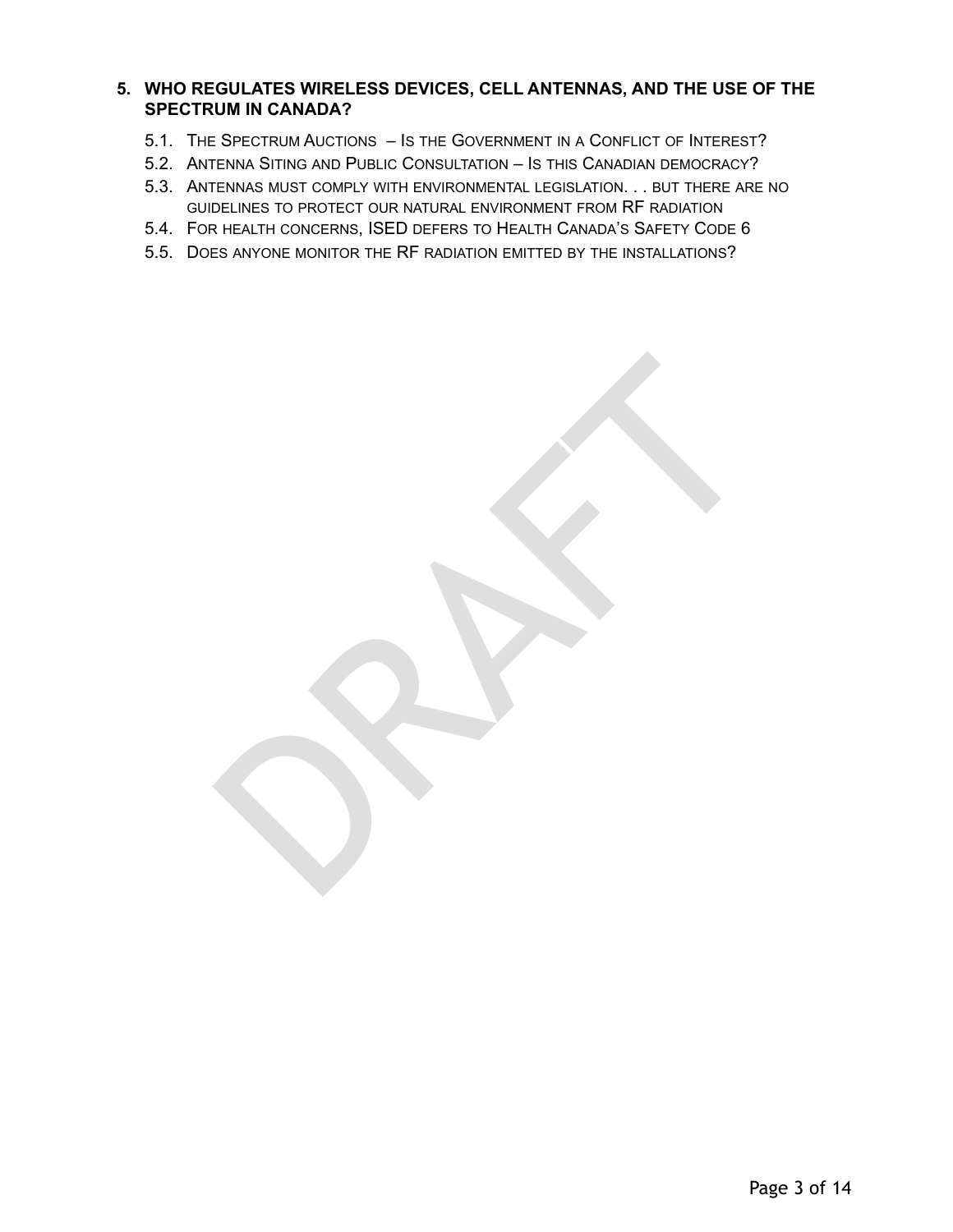#### **6. SURELY HEALTH CANADA HAS SAFETY GUIDELINES TO PROTECT ITS CITIZENS?**

- 6.1. SAFETY CODE 6 HEALTH CANADA 'S EXPOSURE GUIDELINES
- 6.2. IS HEALTH CANADA FULFILLING ITS MANDATE?
- 6.3. REPORT OF THE HOUSE OF COMMONS STANDING COMMITTEE ON HEALTH (HESA) IGNORED
- 6.4. WHY IS HEALTH CANADA NOT ACTING?

#### **7. PERVASIVE CONFLICTS OF INTEREST**

- 7.1. INTERNATIONAL COMMISSION FOR NON-IONIZING RADIATION PROTECTION
- 7.2. WORLD HEALTH ORGANIZATION (WHO) AND ITS EMF PROJECT
- 7.3. INDUSTRY INFLUENCE
- 7.4. MEDIA COVERAGE

#### **8. DO WE REALLY NEED 5G NOW?**

- 8.1. WHY THE RUSH ?
- 8.2. THE SCIENTIFIC DECISION I S CLEAR

#### **9. SAFER ALTERNATIVES EXIST: WIRED IS BETTER**

- 9.1. WIRED VS WIRELESS
- 9.2. D O W E NEED WIRELESS FOR 911?
- 9.3. FIBRE OPTICS TO THE PREMISES (FTTP) FOR ALL CANADIANS
- 9.4. REMOTE AREAS D O NOT HAVE TO SETTLE FOR SATELLITE BROADBAND
- REALLY NEED 5G NOW?<br>
Y THE RUSH?<br>
SCIENTIFIC DECISION IS CLEAR<br>
ALTERNATIVES EXIST: WIRED IS BETTER<br>
RED VS WIRELESS<br>
WE NEED WIRELESS<br>
WE NEED WIRELESS FOR 911?<br>
RE OPTICS TO THE PREMISES (FTTP) FOR ALL CANADIANS<br>
MOTE AR 9.5. TAKING CONTROL: SOME COMMUNITIES ARE BUILDING THEIR OWN FIBRE INFRASTRUCTURE

#### **10. ACTIONS TAKEN BY OTHERS AROUND THE WORLD**

- 10.1. GOVERNMENT ACTIONS
- 10.2. LEGAL ACTION
- 10.3. THE INSURANCE INDUSTRY PROTECTS ITSELF FROM CLAIMS
- 10.4. THE TELECOM INDUSTRY IS AWARE OF THE RISKS

#### **11. CONCLUSION**

#### **12. IT DOESN'T HAVE TO BE THIS WAY: TAKE ACTION**

- 12.1. INTRODUCTION (OR TO RECAP)
- 12.2. WHAT W E NEED
- 12.3. PROTECT YOURSELF AND YOUR FAMILY
- 12.4. RAISE AWARENESS
- 12.5. STAND U P AGAINST THE INSTALLATION OF ANTENNAS IN YOUR NEIGHBOURHOOD
- 12.6. THE SINGLE MOST IMPORTANT THING THAT YOU CAN D O: PUSH THE FEDERAL GOVERNMENT TO PROTECT ITS CITIZENS
- 12.7. ASK YOUR PROVINCIAL REPRESENTATIVE TO PROTECT ITS CITIZENS

#### **13. WHO WE ARE**

#### **APPENDICES**

- APPENDIX 1 Cellular Antennas in Canada
- APPENDIX 2 Sources of Information
- APPENDIX 3 Canadian Advocacy Groups Raising Awareness
- APPENDIX 4 Scientific Evidence for Harm to Health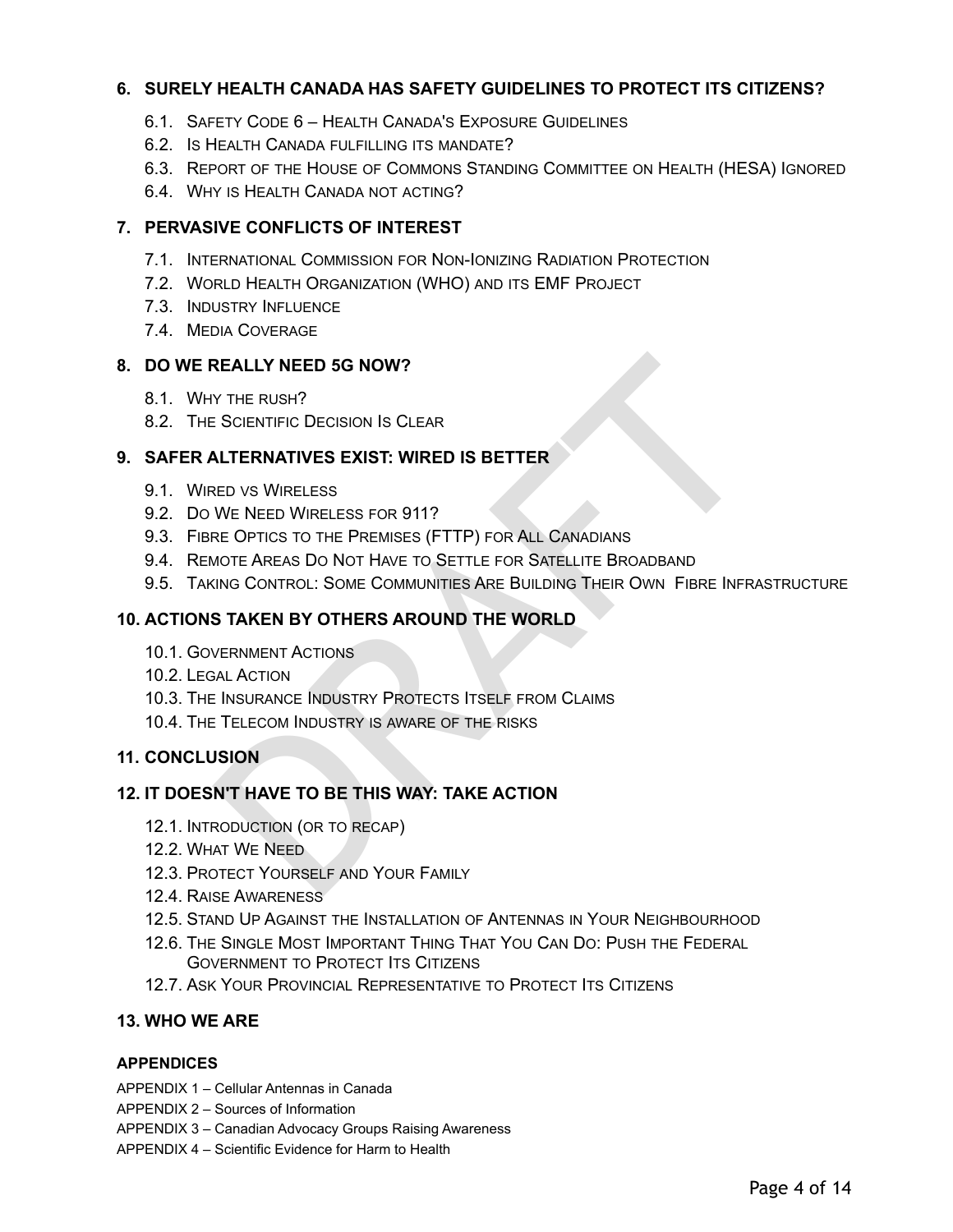APPENDIX 5 – Scientific Evidence for Harm to Non-Human Life (Wildlife, Birds, Insects, Pollinators, Trees & Plants)

RAFTER RES

APPENDIX 6 – Publications on Energy Consumption Related to Information and Communications Technology

APPENDIX 7 – Evidence Ignored by Health Canada

APPENDIX 8 – Action Tools

APPENDIX 9 – Urgent Appeal to the Government of Canada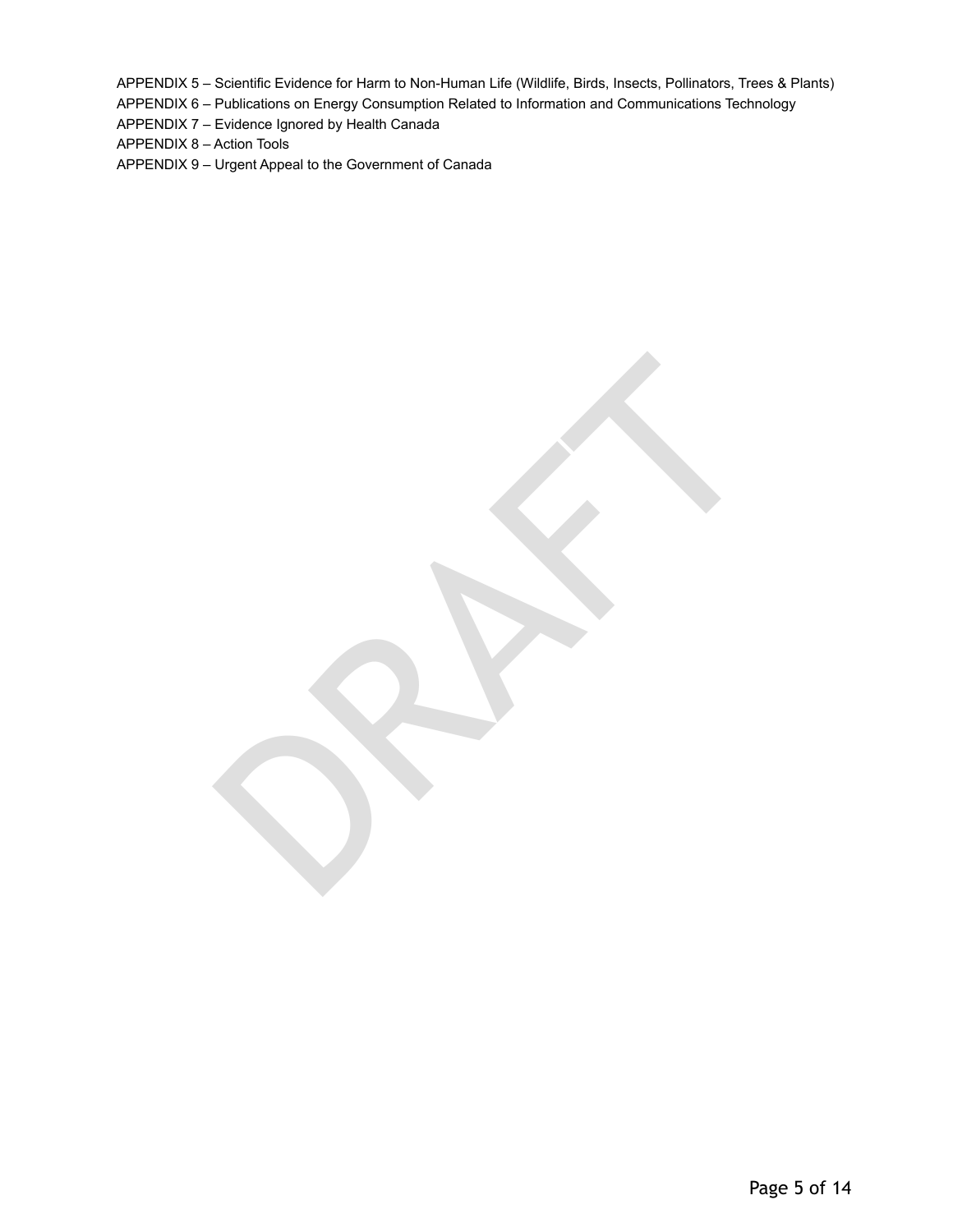## **Announcements:**

- **Guest Speaker, Tues. April 5th, 7:30: Lyn McLean, EMR Australia**
- Executive Officer of the EMR Association of Australia and Secretary of its forerunner, the EMR Alliance for nine years.
- Deputy Chair, of the ACIF Committee that developed the Code for the Deployment of Radio communications Infrastructure - and Deputy-Chair of the Communications Alliance committee that revised this Code in 2010-2011.
- A member of the Department of Health's EME Reference Group, hosted by ARPANSA, for over 15 years.
- A member of the local government committee that developed the Model Telecommunications and Radio communications DCP.
- A member of the Consultative Group for the development of the Australian Standard for ELF 2004-2011.
- A qualified trainer and educator; who has presented at conferences, Senate Inquiries, committees and numerous public meetings.
- She has written extensively for newsletters and magazines and given media interviews.

## **Riding Representative Actions:**

Thank you for your great work urging Senators from your province to include CEPA in Bill S-5 amendments. We appreciated the extra effort you made to share the CEPA White Paper with them. It was great to hear from some of you about your Senator "Email Blitz" and who responded.

**If you have made phone calls to Senators and were able to arrange a meeting, please let us know. Our C4ST Leadership team would be willing to provide you with support if a Senator agrees to meet with you. Please contact Marg Friesen, [marg.c4st@gmail.com](mailto:marg.c4st@gmail.com), and Shelley Wright, shelleyw@c4st.org.** 

mber of the Consultative Group for the development of the Austrard for ELF 2004-2011.<br>
diffied trainer and educator; who has presented at conferences, S<br>
diffied trainer and educator; who has presented at conferences, S<br>
r As you know, we have been working on having wireless radiation (EMR – electromagnetic radiation) included in amendments to the Canadian Environmental Protection Act (CEPA). We thought it would be going to the House of Commons Standing Committee on Environment and Sustainable Development (ENVI). However, to our surprise, the amendments to CEPA have gone to the Senate as Bill S-5 – Strengthening Environmental Protection for a Healthier Canada Act.

We appreciate all your help to reach out to Senators by email and by phone!

Here are just a few examples of the things you can do to help us share the CEPA White paper widely:

• Reaching out to groups in your community, provincially and nationally (TBA Call to Action)

- Editing / writing white papers
- Organizing webinars and workshops
- Making short videos for posting on our website and social media
- Social media outreach
- Following-up with Senators and Members of Parliament
- Graphic design
- Translation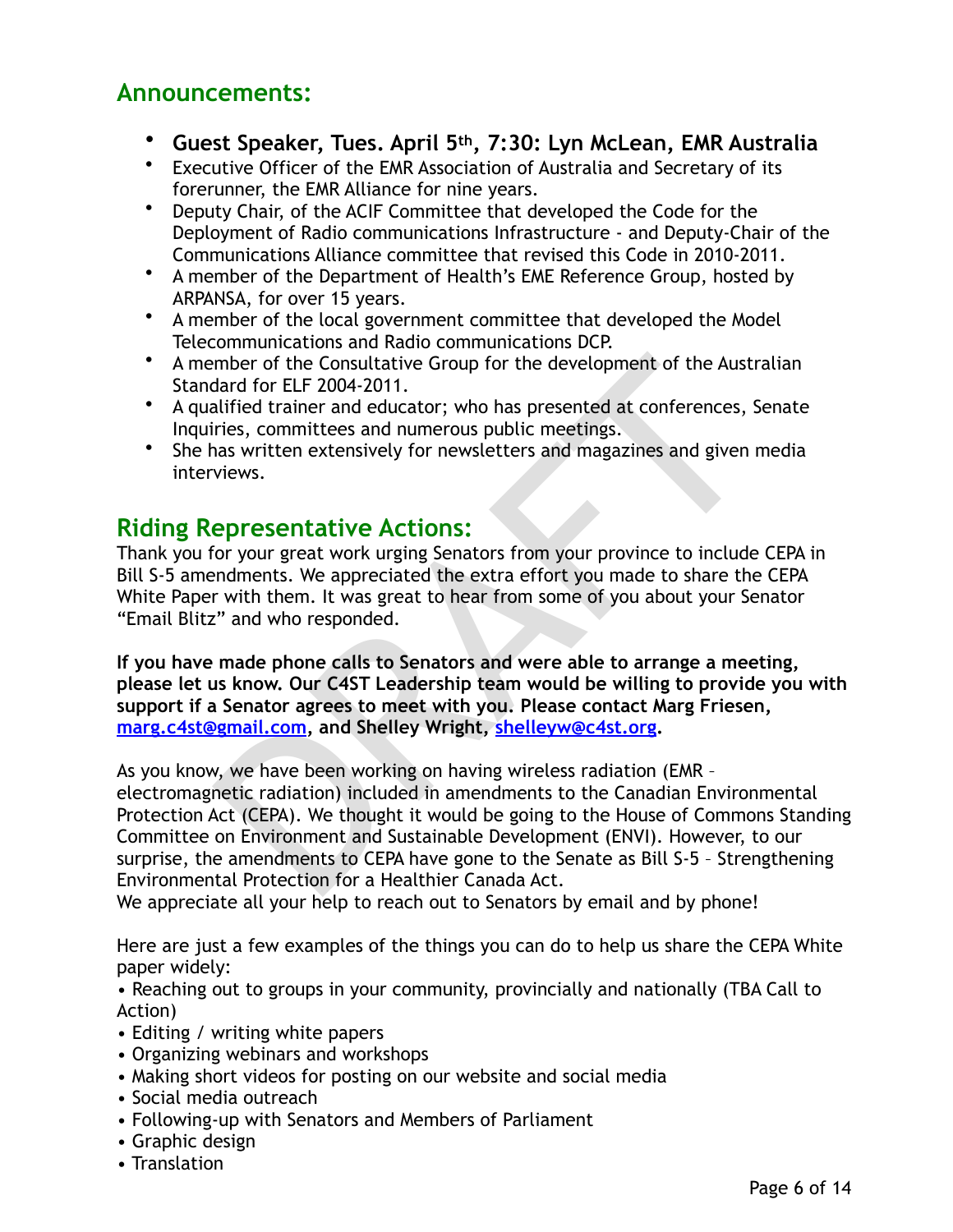• Ideas for promoting the "Protect Birds, Bees & Trees, Include EMR in CEPA" campaign would be appreciated.

## Canadian Grassroots/Environmental Organization Outreach:

**Please send us the names of grassroots organizations in your community.** We will send you a "Call to Action" next week, asking them for your support, and requesting that they sign onto the short form\*. When they sign up, this is letting us know that they agree that Bill S-5 should include a section to address protections of biota from wireless radiation. We would like to share this information with Senators, so they can see how many organizations are supporting the EMR inclusion in CEPA.

The sign-on form will be coming soon to the C4ST website.

ect: citizens get Safe & Sound Pro II measurement meters to do loomts in their area, globalemf.net, worldwide. More volunteers are<br>ar, they are in at least 10 countries, with 400 volunteer citizens.<br>
SS:<br>
SS:<br>
SS:<br>
The sec **BRAG Project:** citizens get Safe & Sound Pro II measurement meters to do local measurements in their area, globalemf.net, worldwide. More volunteers are needed please. So far, they are in at least 10 countries, with 400 volunteer citizens.

## **Key Links:**

Here is where to find your provincial Senators and their contact information: <https://sencanada.ca/en/senators/>

To follow the Senate's Bill S-5, go to:

https://sencanada.ca/en/in-the-chamber/debates Prevent Cancer Now https://preventcancernow.ca/wp-content/uploads/2022/03/ [EMR\\_in\\_CEPA\\_White\\_Paper\\_by\\_PCN\\_\\_C4ST\\_Feb2022.pdf](https://preventcancernow.ca/wp-content/uploads/2022/03/EMR_in_CEPA_White_Paper_by_PCN__C4ST_Feb2022.pdf)

Levitt, B. B., Lai, H. C., & Manville, A. M. (2021): three-part scientific review recommend regulation of EMR originating from human activity (anthropogenic) as pollution

<https://pubmed.ncbi.nlm.nih.gov/34047144/>

<https://pubmed.ncbi.nlm.nih.gov/34243228/>

<https://pubmed.ncbi.nlm.nih.gov/34563106/>

Reference: Planetary Electromagnetic Pollution: It Is Time to Assess Its Impact. The [Lancet. \(2018\): 512–14. https://www.thelancet.com/journals/lanplh/article/](https://www.thelancet.com/journals/lanplh/article/PIIS2542-5196(18)30221-3/fulltext) [PIIS2542-5196\(18\)30221-3/fulltext.](https://www.thelancet.com/journals/lanplh/article/PIIS2542-5196(18)30221-3/fulltext)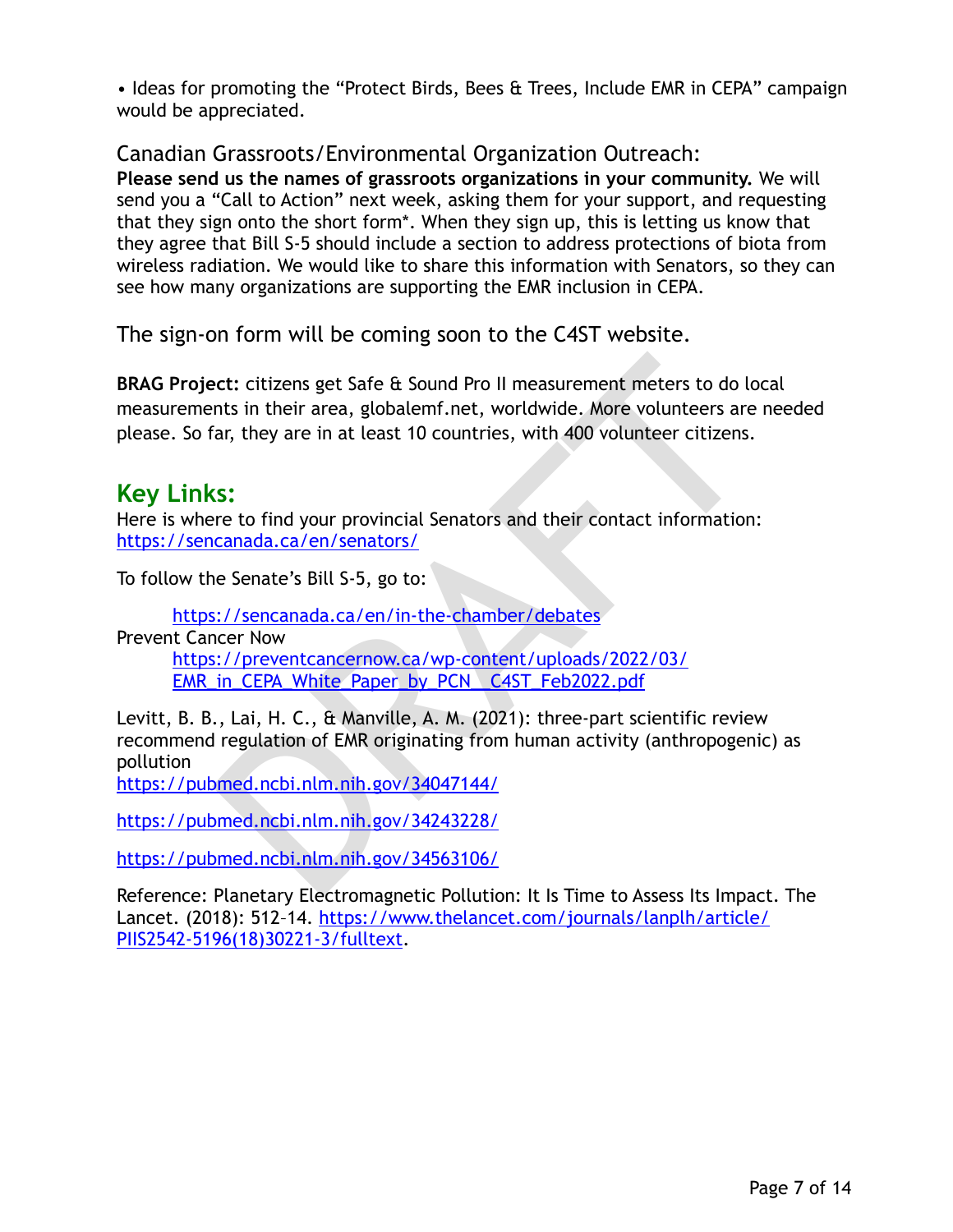C4ST Auditor General Petition 456 Submission and Government Responses can be found here:

[https://c4st.org/wp-content/uploads/docs/GovRelations/Fed/Health-Canada/](https://c4st.org/wp-content/uploads/docs/GovRelations/Fed/Health-Canada/5G_Petition_and_Government_Response.pdf) 5G Petition and Government Response.pdf

[Page 8. https://c4st.org/wp-content/uploads/docs/GovRelations/Fed/Health-Canada/](https://c4st.org/wp-content/uploads/docs/GovRelations/Fed/Health-Canada/5G_Petition_and_Government_Response.pdf) 5G Petition and Government Response.pdf

Government of Canada. (2017). Healthy Environment, Healthy Canadians, Healthy Economy: Strengthening the Canadian Environmental Protection Act, 1999. Report of the Standing Committee on Environment and Sustainable Development. Deborah Schulte, Chair.<https://www.ourcommons.ca/DocumentViewer/en/42-1/ENVI/report-8>

https://www.ourcommons.ca/DocumentViewer/en/42-1/ENVI/report-8

https://pubmed.ncbi.nlm.nih.gov/34047144/ https://pubmed.ncbi.nlm.nih.gov/ 34243228/ https://www.degruyter.com/document/doi/10.1515/reveh-2021-0083/html

w.ourcommons.ca/DocumentViewer/en/42-1/ENVl/report-8<br>
bmed.ncbi.nlm.nih.gov/34047144/https://pubmed.ncbi.nlm.nih.<br>
https://www.degruyter.com/document/doi/10.1515/reveh-2021-<br>
esen, M., & Havas, M. (2020). Effects of Non-io Canada: Friesen, M., & Havas, M. (2020). Effects of Non-ionizing Electromagnetic Pollution on Invertebrates, Including Pollinators such as Honey Bees: What We Know, What We don't Know, and What We Need to Know. In Working Landscapes. Proceedings of the 12th Prairie Conservation and Endangered Species Conference, Danyluk (ed.). February 2019, Winnipeg, Manitoba.203 pages. (pp. 127–138). Critical Wildlife Habitat Program, Winnipeg, Manitoba. Retrieved from http://pcesc.ca/media/45404/ [final-2019-pcesc-proceedings.pdf](http://pcesc.ca/media/45404/final-2019-pcesc-proceedings.pdf)

India: Kumar, S., Singh, V. K., Nath, P., & Joshi, P. C. (2020). An overview of anthropogenic electromagnetic radiations as risk to pollinators and pollination. Journal of Applied and Natural Science, 12(4), 675–681. https://doi.org/10.31018/ [jans.v12i4.2420](https://doi.org/10.31018/jans.v12i4.2420)

Spain: Balmori, A. (2021). Electromagnetic radiation as an emerging driver factor for the decline of insects. Science of The Total Environment, 767, 144913. [https://](https://doi.org/10.1016/j.scitotenv.2020.144913) [doi.org/10.1016/j.scitotenv.2020.144913](https://doi.org/10.1016/j.scitotenv.2020.144913)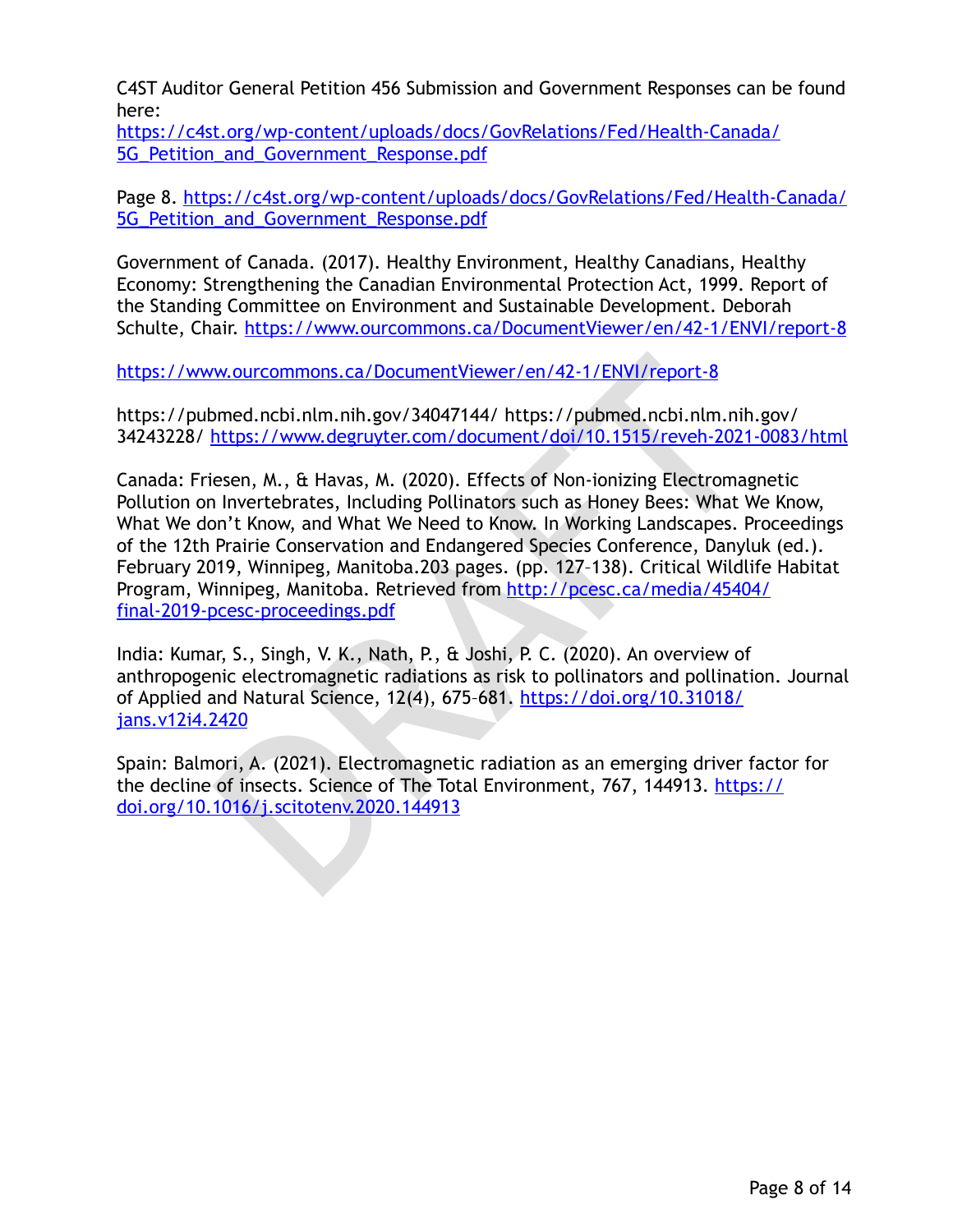# **Chat Notes:**

Thank you for attending this meeting! These meeting notes contain views expressed by various participants, and best-efforts interpretations and summaries by a volunteer note-taker. C4ST does not necessarily agree with all statements in these notes. These notes are marked "Draft" because they are not a transcript, are not meeting minutes, and are NOT FOR DISTRIBUTION.

Additional Discussion March 22, 2022, Barb's fabulous notes!

#### **Marg's presentation:**

We appreciate feedback via chat or send a message to marg.c4st@gmail.com.

Bill S-5 in the Senate.

This is part of the cover page of the recently released White Paper co-authored C4ST and Prevent Cancer Now.

-cover: top photos are messages, bottom photos are wildlife; co-authored C4ST and Prevent Cancer Now preventcancernow.ca

- "Protect fauna and flora…": it was a simple statement when we started, and then a lawyer looked at it so that it would get some traction.

he Senate.<br>
of the cover page of the recently released White Paper co-author<br>
c Cancer Now.<br>
photos are messages, bottom photos are wildlife; co-authored C4<br>
care Now prevent<br>
cancer Now prevent cancernow.ca<br>
auna and flor - Macro towers can also be on top of buildings. Towers are getting smaller and smaller with various frequencies antennas. In Eastern Ontario someone has 300 with 300 more coming. It isn't just power density that is a problem. The wavelengths are very complex and biological effects can also be due to modulation and polarization. And for cellphones, "SAR" is the measurement regulated, not power density.

- Small Antenna Installations: there will be many, close together even along small streets; some won't be noticeable because built into streetlights

- (clearing up the confusion about 5G definition) Millimetre waves don't as easily penetrate through doors and walls, which is why they want to install them so densely and networks sources closer to each other.

- Biological effects: some are effects that are adverse to health. There is a worldwide decline in insects, bees, butterflies, and more. EMR can be a contributing factor.

- Bees (reads slide). Insects reproduce very quickly so can sometimes adjust to various stressors. One insect studied extensively in laboratories is fruit flies: DNA damage, other documented adverse effects.

- Birds: EMR exposure affects orientation ability. Human limits are based on heating, and if tissue dissipates heat within 6 minutes after EMR exposure then Health Canada deems that safe.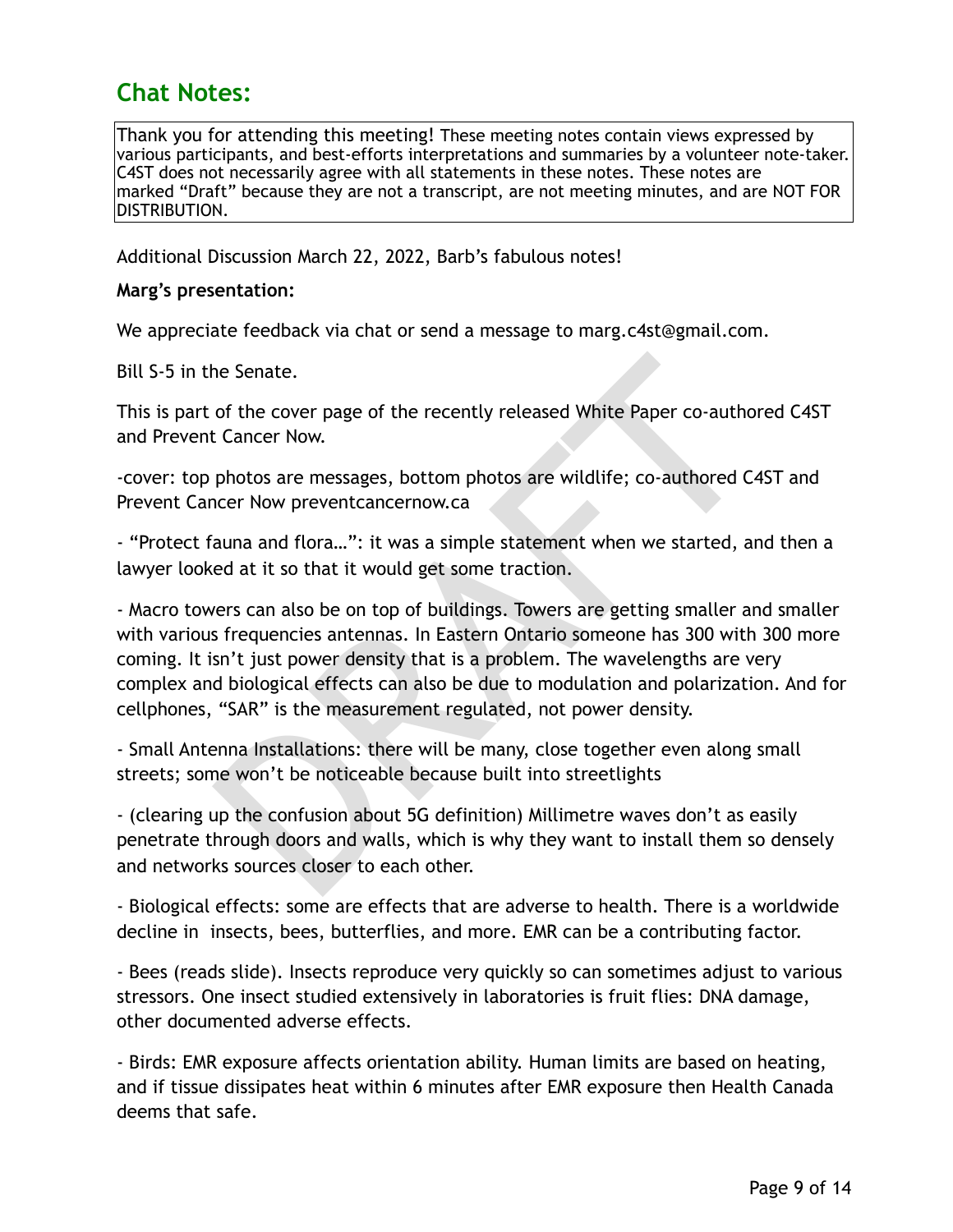- Trees: 970 microwatts per m2 is far below current Health Canada Safety Code 6 maximum limits.

- BRAG Project: citizens get Safe & Sound Pro II measurement meters to do local measurements in their area, globalemf.net, worldwide. More volunteers are needed please. So far, they are in at least 10 countries, with 400 volunteer citizens.

- There are non-wireless solutions. We would not need so many cell network towers and cell phones can work at very low emission levels. "Re-Inventing Wires: The Future of Landlines and Networks." They already lay fibre optic cables to the cell towers; we have to insist that they also lay them all the way to our homes, with a choice to wire within our homes too. "The Secret Inside Your Cell Phone" Wendy Mesley "Marketplace" t.v. episode on CBC.

Ee" t.v. episode on CBC.<br>
Ee" t.v. episode on CBC.<br>
Seed C4ST new document: "Stop Wireless 5G Until Health Canada'a<br>
xed: A Guide to Why and How." Lots of information, processes, w<br>
ies are involved, etc. It is the first e - just released C4ST new document: "Stop Wireless 5G Until Health Canada's Safety Code 6 Is Fixed: A Guide to Why and How." Lots of information, processes, where municipalities are involved, etc. It is the first edition and welcome your suggestions etc. It will be posted at c4st.org soon.

- Timeline (reads and explains)

Q: I have a research centre about 4 miles from my house, a govt research centre that has a forest. These centres would be a really good place for looking at cell tower and wi-fi access. What do you recommend for information to approach them with?

A: A lot of information is in the White Paper, including it refers to a three-part review by Levitt, Lai, and Manville. I would print those and give them or send them. And they mention gaps in regulation. And a key point is that air should be considered as being habitat.

- Environment Canada is doing nothing, that we know about. C4ST sent an Auditor General petition that required responses from various Ministers, and in their responses they decided not to do anything.

- Important court case in the U.S. ruled that FCC had not adequately looked at effects on the environment.

- It's so obviously an environmental agent that can do harm.

Q: Have any large environmental attorneys been approached?

A: Not in Canada. It is very frustrating that the environmental groups are not onto this. Individual biologists sometimes understand it when we individually present it to them. Ecological impact studies are beginning, such as in Greece. This is a reason to make this White Paper available to everyone. And we've contacted the Senators about Bill S-5, to encourage support of EMR awareness and regulation. It's even a food security issue.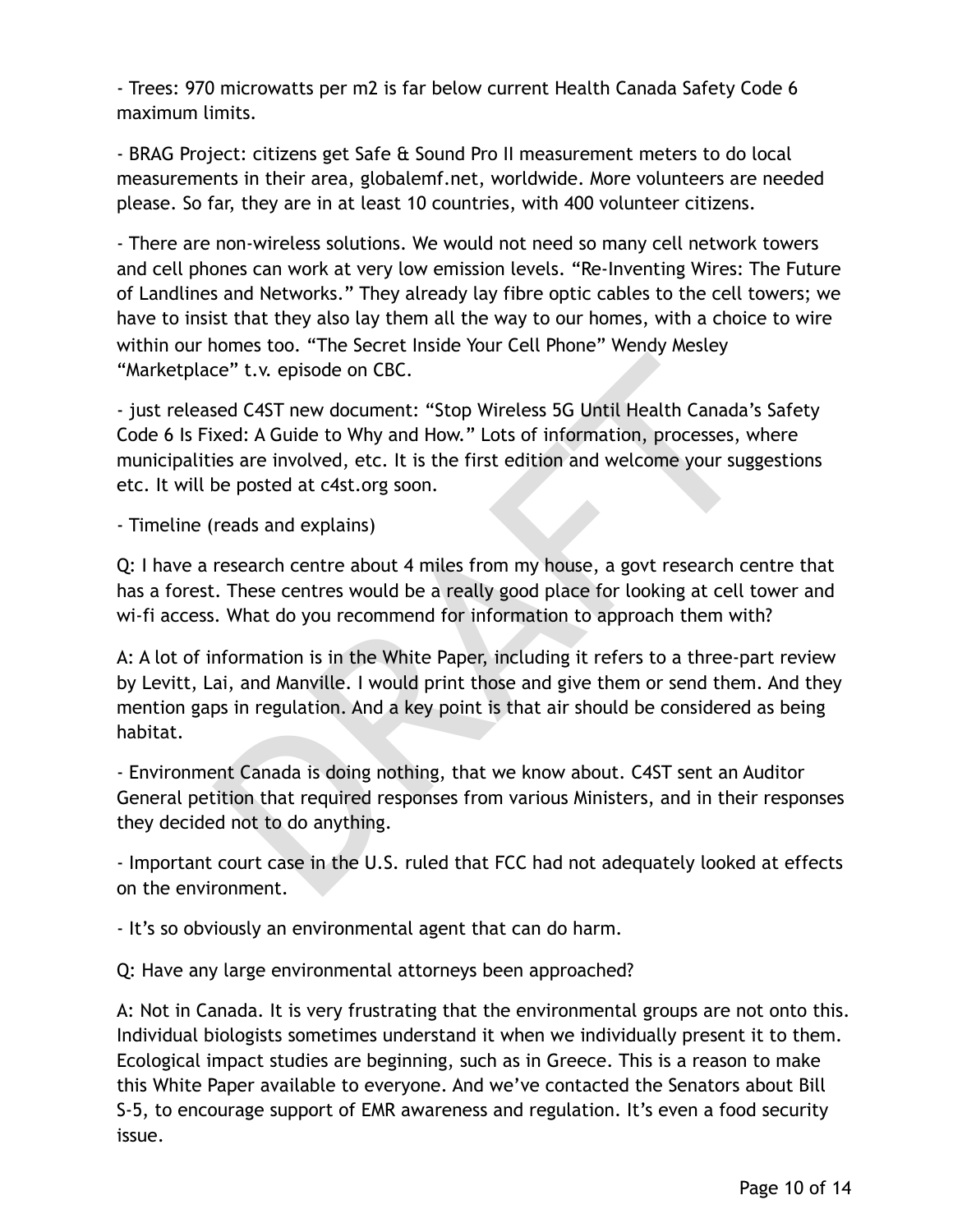Q; [participant various, about one Senator, strategies, etc.]

Frank: (Last year, Appeal.) It's a challenge how to get out and talk to everyone. It's getting their attention, so that they'll know there's a safer way to connect their phones and other things.

What's great about this new CEPA work is that it's a whole new audience, an audience that we need.

Q: A farmer in Canada went to court with a study on frogs (by Balmori) and he won for not having a cell tower close to his property. It might have been in Alberta. I'm confident in using that study with the same strategy, about power density. I think it is the simplest thing to address, to lower the power density considerably. I discovered that it is the municipal jurisdiction, such as decibels for noise. I have discussed with a lawyer in a private discussion who was able to do something with that.

Frank: We have spent a lot of time and money on legal opinions. If you have a lawyer saying they can do something, please tell them to go ahead and make the case.

t thing to address, to lower the power density considerably. I disc<br>e municipal jurisdiction, such as decibels for noise. I have discuss<br>private discussion who was able to do something with that.<br>ave spent a lot of time an Q: I want to try it in my municipality, starting with a petition from all my neighbours, with enough signatures to be good pressure on my city. If I obtain it, then it is an example for all other cities in Canada, to copy it. There is a psychological phenomenon when you're the first and only one acting, it is not taken seriously; but once you hit the third person doing the same, then the crowd lifts. Are there other municipalities that would like to stop 5G and I could talk to them to join that kind of process. Then each of them can say, "Did you know there are these other municipalities doing this." [And protected low-EMR areas.]

Marg: We need to take all the best practices of municipal policies and publish that.

Marg: We need volunteers to help about the environmental aspects, for contacting groups. For example: churches usually have a group that is concerned about the environment. Similarly, architects and other groups. If someone belongs to a group, it's effective if that person approaches the group to point out there is so much science.

Marg: I believe that frogs will be very badly affected because of their extremely thin skin. Insects will be very badly affected by millimetres because insects do not naturally thermoregulate. There is a huge field of study required before the rollout.

Q: I discussed with Rogers technicians. They don't see 5G as being millimetre waves. They have lots of 5G on 600 MHz, which is much lower than Wi-Fi and regular cellphones.

Marg: 1000 megahertz equals 1 gigahertz. 600 MHz will go through concrete walls.

Q: Also the 5G is directional. And the feeling of it is not the same. I do have the Safe & Sound Pro II and TS593 (which can detect 5G better).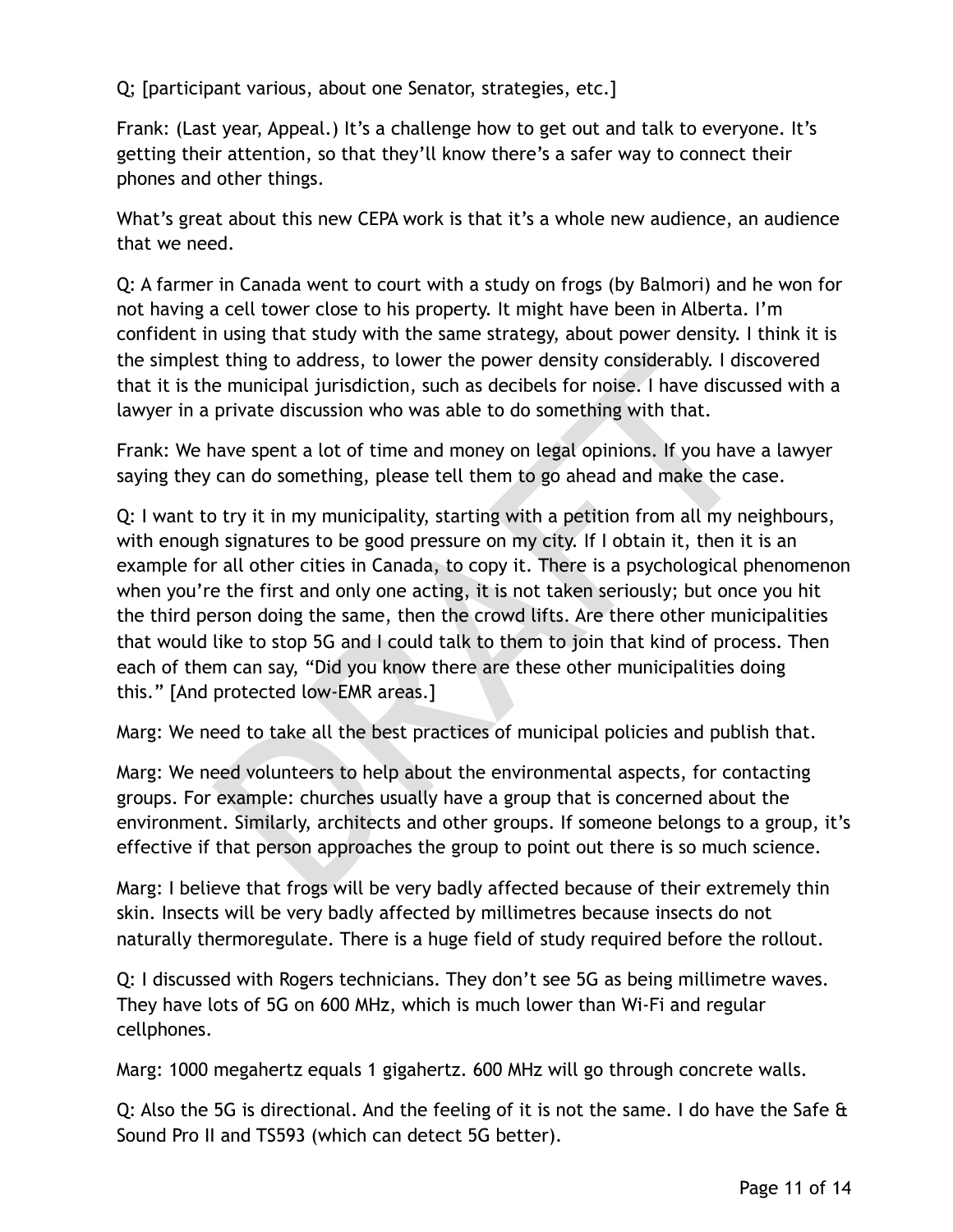Marg: Safe & Sound is not as good for the lower frequencies. When they, now, talk about 5G, it includes the lower frequencies you're talking about and others, including the recent spectrum auction 3.8 GHz. Millimetre waves I believe will be auctioned in early 2024 by ISED in the Gov't of Canada. There are some pilot projects out there. The measurement metres would be very expensive. So we should get on top of the millimetre waves, perhaps beginning a campaign in September this year. It is very focused energy - such as what is weaponized for crowd control.

Q: Talking about frequencies plays into the industry strategy. No one talks about power density. Medical treatments are applied that work. Years ago, someone invented a device at specific frequencies to get rid of insects and rodents — it worked at the beginning, until the insects and rodents got used to it, however, after it was changed to a PULSED frequency it was not possible for them to get used to it.

until the insects and rodents got used to it, nowever, arter it was<br>of requency it was not possible for them to get used to it.<br>fforts should not be directed at the telecom companies, it's to IS<br>th Canada - it is their job Marg: Our efforts should not be directed at the telecom companies, it's to ISED, the gov't, Health Canada - it is their job to protect us. If ISED changes the rules, the companies will change. All roads, for human health, go to Safety Code 6 and Health Canada - so that's where the emphasis should be.

Q: I will measure an estuary in my area that is being restored. The main part is the insect population, to measure it. I did some metering pre the 5G rollout in this area. I'm open to suggestions and recommendations.

B.C. Nature has reached out to me.

My local nature club ignored Dr. Magda Havas' offer to speak to our group via zoom, even though they've had other things that are not as important, and of course there's the perception that against 5G we're conspiracy theorists.

Marg: They're also talking about "internet of the oceans." Also, I didn't talk about satellites. We have to educate people. Once the environment groups get onboard, I think this is going to really take off.

Participant: I thought Fort White in Winnipeg might get engaged. Nature Canada, The Audubon Society, The Bird Watchers Society. What about zoos?

Marg: Whoever sends me an email, I will send you my environment list. A lot of bird groups are under Birds Canada, and a biologist in our group is already going to approach them. So we need to identify the groups.

It will be interesting to see the feedback we get on the White Paper. We could do specialized information sheets on, for example, birds, or insects, etc.

Q: The Toronto Zoo just put in Wi-Fi. They're advertising it now, as an additional reason to go to the zoo. Perhaps they would be a good recipient of the dangers of Wi-Fi.

Probably not related, within a few days their rhino died.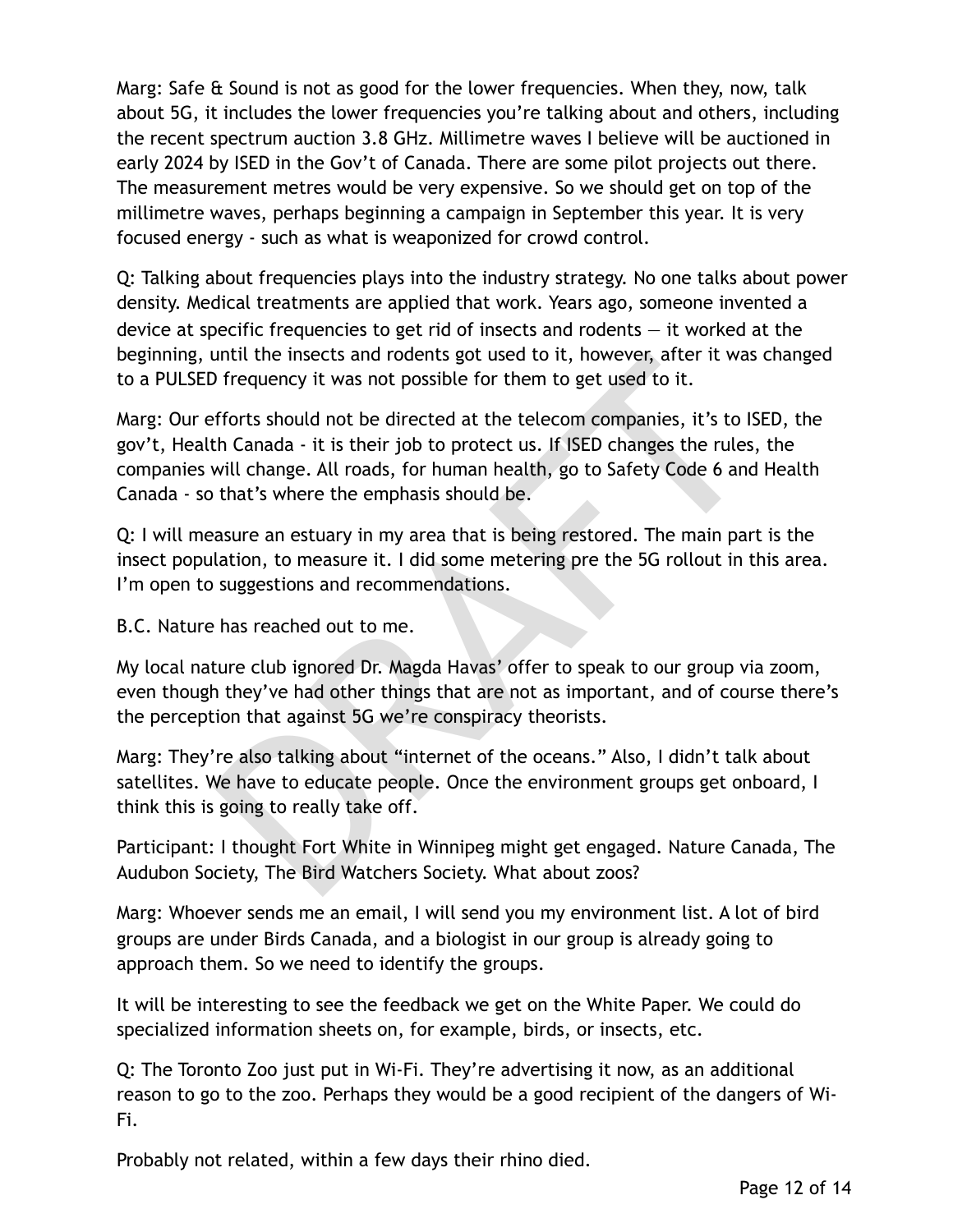Marg: Something might die or have bizarre behaviour and won't know why. We can educate them so that they have a before-and-after. Ticks have been studied quite a bit: certain frequencies attract the ticks.

Things like that can pique their interest and then they'll look for other research literature as well.

Q: In building biology, ants and hornets are attracted; they're indicators of geopathic stress.

Marg: They've evolved with this as part of their biology. Somehow the biological research community hasn't latched onto it. It could be that they have to apply for funding and the funding sources don't think this is something to look at.

Q Have you had Peter Webb, Ottawa area in radionics, as a guest speaker? He can clean up a body of water anywhere on the planet.

Q: And it impacts microbes in the soil as well.

I the funding sources don't think this is something to look at.<br>
had Peter Webb, Ottawa area in radionics, as a guest speaker? H<br>
body of water anywhere on the planet.<br>
hpacts microbes in the soil as well.<br>
hpacts microbes Marg: Dr. Sharon Goldberg, U.S., spoke at several hearings about effects on bacteria. It's fascinating. It can help motive us to do more but Environmental Canada will be more interested in birds and the bees.

I worked on the inside, and if the public doesn't put pressure on then the department won't work on it even if the department people are interested in it.

Q: E.g. World Water Protection Day, etc. Could we segue into those different days, to connect with the concern around flora and fauna, and human health? Earth Day April 22nd. There are all kinds of days. Maybe we could raise the profile that way.

Marg: For CEPA we do want to put out a press release.

Q: You always talk about insects, but do you have studies about worms. There are less and less worms in this earth. Worms are very, very important for farmers, for oxygen in the soil. Do "insects" include worms?

Q: A firmware update was uploaded by BC Hydro at our radio-off meter on Friday. It overloaded a golf cart charged in the garage, and that has never happened before. Sunday and Monday night I had to sleep in my car to get rid of the new hum that the meter produced.

Frank: It might have down something that reads more often. Or maybe they changed something that affected ground current or dirty electricity or back current. Firmware is close to being hardware.